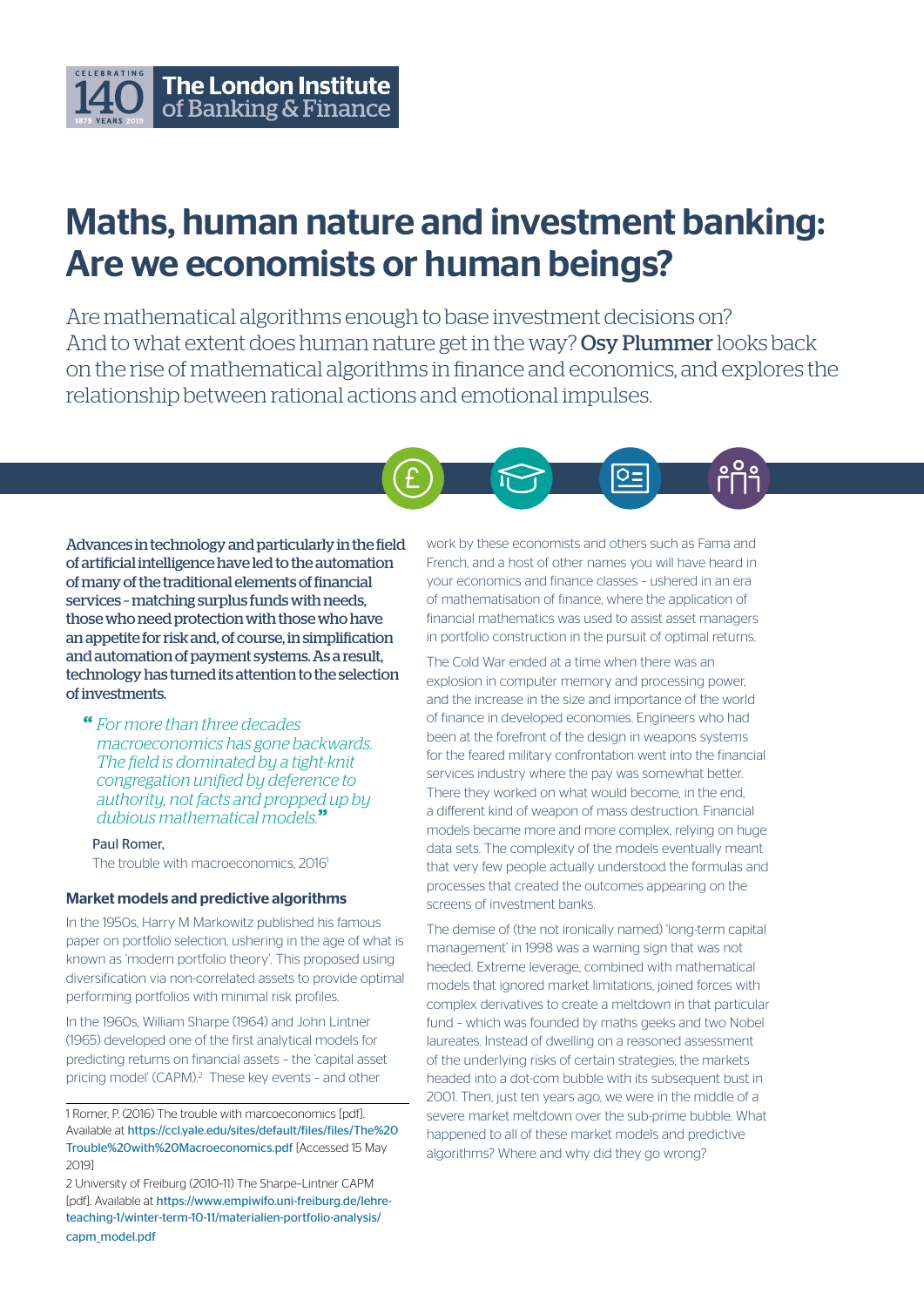

## The other side of risk

In simple terms we can state that mathematical models are good at assessing risk (normally calculated as the standard deviation of historical returns or a similar measure of volatility) and especially at using historical risk as a proxy for future returns. What these models fail to address is the other side of risk, which is uncertainty. They also fail to address the human nature of markets and the increasingly important area of behavioural finance. Montier states that risk remains the least understood concept in finance, not least because it is about so much more than just processing market data.<sup>3</sup>

In short, we are not all rational maximisers of economic profits based on expected utility as is assumed in much of classical economic theory. We are humans and subject to emotional impulses as well as rational thoughts. The upshot of this is that, by some measures, non-quantitative imperatives account for some 80 per cent of market movements.4

One such feature of our human nature is **loss aversion**. Kahneman (2011) provides a good overview of this subject.<sup>5</sup> Whilst economic theory suggests that we should value a profit of \$10 in equal measure as we dislike a loss of \$10, the fact is that, whilst people vary in their reaction to the losses, on average humans feel a loss at about twice the level that they feel a similar level of profit. Again we see the two sides of risk. One question asks how much risk someone will accept as a concept, the other how much downside you will tolerate in the event that it happens. The answers are often quite different.

The study of behavioural finance has demonstrated a number of areas where we – as humans and as investors – act against our best interests due to the way we think and process new information. In an information heavy world such as ours, it is important for investors to be aware of these biases and seek to work to avoid being trapped into financial self-harming. Our biases (heuristics) fall into some broad categories such as belief biases, information processing biases and emotional biases. Let's briefly consider some of the most commonly seen biases.

#### Belief biases

**Cognitive dissonance** occurs when we receive information that contradicts a previously held belief. This causes similar mental reactions to pain in our physical bodies. Wise investors will, however, seek out alternative opinions and test their assumptions on a regular basis. Cognitive dissonance encourages the opposite behaviour

3 Montier, J. (2007) Behavioural investing: a practitioners guide to applying behavioural finance. Chichester: Wiley.

– a selective perception of the situation often backed up by a biased search for information leading to selective decision making. This behaviour can lead to reinforcement of old, poor decisions. The most researched result of this has been the well documented tendency for investors to sell shares that are in profit whilst holding onto the losers in the hope that they will come good one day.<sup>6</sup>

**Conservatism bias** causes investors to overestimate base returns and underreact to new information. In short investors have a tendency to expect patterns to repeat themselves. In an inversion of the standard disclaimer on mutual fund marketing materials, there remains an expectation that past performance is indeed indicative of future performance. Consider the stock analysts' tendency to predict future corporate earnings based on past performance. Whilst that may make sense in some instances, many corporations are multinational businesses in a dynamic commercial environment where little seems to stay still and even less is constant.

**Confirmation bias** occurs when investors selectively seek information that confirms their opinions. It can be expressed as 'show me what I want to see'. This manifests itself on the part of both the provider and the receiver of information. Montier suggests the stock analyst's company visit as a classic illustration of this bias.<sup>7</sup> A stock analyst visits a company that he or she follows. The assumption is that they are interested in receiving information that will make them more likely to recommend that investors buy the stock and the company is unlikely to disappoint in this respect, providing a view that is positive in outlook whatever storm clouds lie ahead.

Representativeness bias happens when investors use limited information to represent the larger universe to predict trends. An example of this type of bias is the gambler's fallacy in which we assume that a run of bad luck (a set of poor dice throws, for example) makes good luck more likely. Another very common error that is made in a lot of academic research is the selection of research sample sizes that are too small to represent a population. A common error is a surprisingly widespread acceptance of the 'fact' that a sample size of 30 is sufficient to extrapolate data to a population at large when this is in fact rarely statistically defensible.

Hindsight bias is the last of the belief biases which this paper will address. When you read of the 'clearly unsustainable bubble in the US housing market in 2006– 07' you are reading something written with hindsight bias – 'I knew it all along'. It is in most people's nature to remember their successes (often further gilded than they were) and selectively forget their failures. We assign good

6 Kahneman, D. (2011) Thinking fast and slow. London: Penguin. 7 Montier, J. (2007) Behavioural investing: a practitioners guide to applying behavioural finance. Chichester: Wiley.

<sup>4</sup> Baker, K. & Nofsinger, R. (2010) Behavioral Finance: Investors, Corporations and Markets. Chichester: Wiley.

<sup>5</sup> Kahneman, D. (2011) Thinking fast and slow. London: Penguin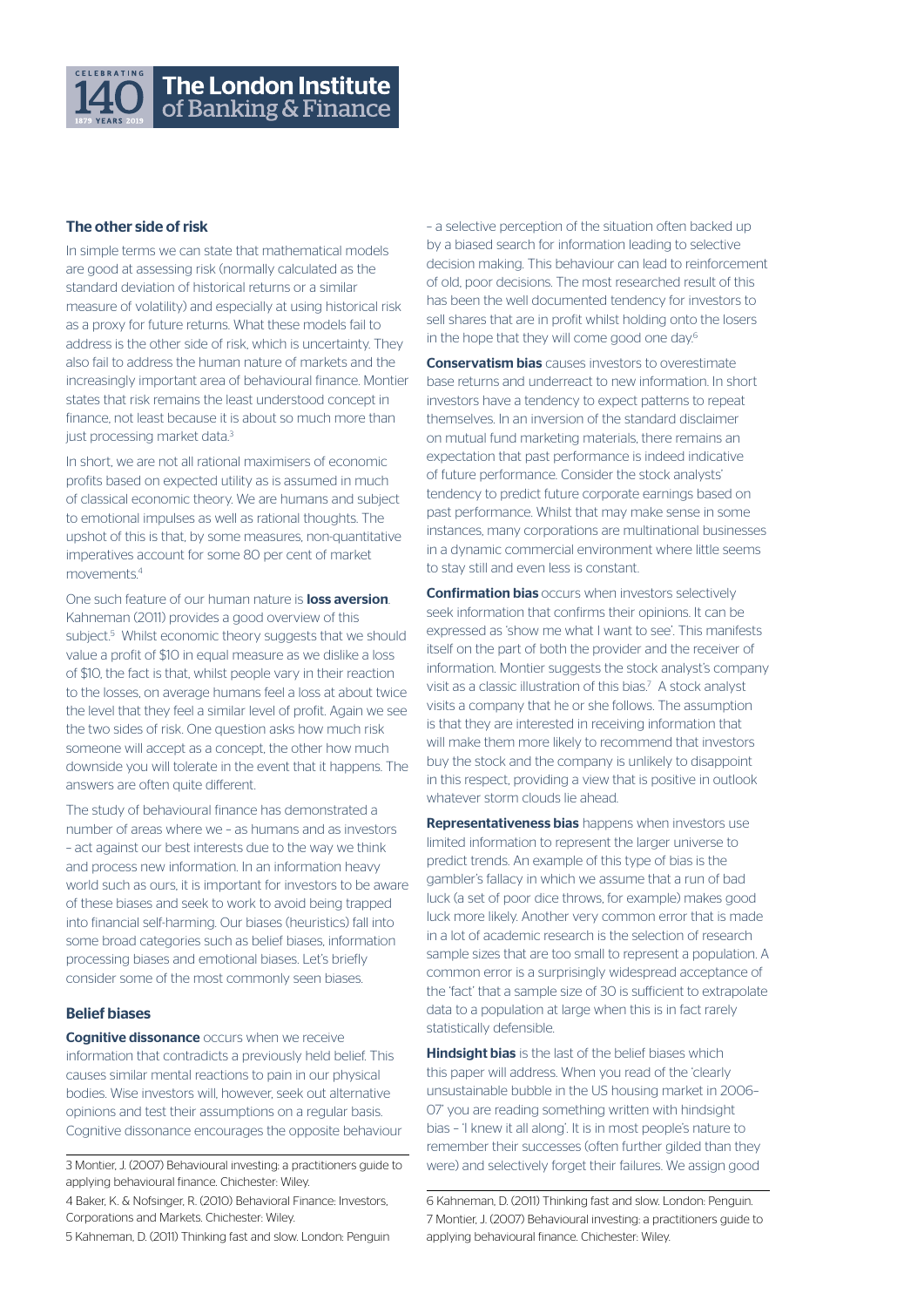

outcomes to our skill as investors and poor outcomes to bad luck. As noted in Pompian.<sup>8</sup> it is human nature to look at the events of history and see them as all but inevitable in the context of what happened, rather than reflecting on the uncertainty and unpredictability of the future – even back then.

### Information biases

Anchoring takes place when someone is asked to estimate a number that they have little ability to assess objectively and little time to consider with an appropriate analysis. Given ten seconds to estimate the total number of registered paediatricians in sub-Saharan Africa, most of us couldn't come up with a number that had any basis for reliability. Had you first been asked whether there were more or less than ten million such medical experts in the region, you would have made a choice based on some rule of thumb. If then asked to estimate the exact number of paediatricians in sub-Saharan Africa, most responders would cite an estimate in the region of ten million as this was the number previously mentioned and this 'lens' has distorted their view.

The consequence of anchoring is that, when faced with uncertainty, it is human nature not to verge very far from the 'expert' predictions. For one example of the consequences of this, I would refer readers to a chart of the share price of Snap – parent of the messaging app Snapchat – since its IPO in March 2017 at \$17 per share. Over the next two days, the share price increased by some 44 per cent but then fell over the next few trading days to below the \$17 mark. Since then, the company's share price has never been above the IPO price and, at the time of writing, was barely above \$6.

**Framing** describes the human reaction to the way a question is asked rather then the decision that is required of the responder. In many instances it is possible to ask the same question in more than one way. When faced with two questions about fertiliser usage – one suggesting that 75 per cent of the crop will survive the drought with fertiliser, and the other than 25 per cent of the crop will die despite use of the same fertiliser – a significant difference in responses has been demonstrated, despite the fact that the questions are essentially the same.<sup>9</sup> In summary, optimistically framed questions tend to produce positive responses and negatively framed questions produce negative responses.10

Availability bias is when recent or well documented events are assumed to be more likely to occur in the future than older events or those that attract less media

8 Pompian, M. (2012) Behavioural Finance and Wealth Management. Chichester: Wiley.

9 Kahneman, D. (2011) Thinking fast and slow. London: Penguin. 10 Pompian, M. (2012) Behavioural Finance and Wealth Management. Chichester: Wiley.

attention. Another bias that has a similar provenance is called the **recency bias**. The most frequently cited example of this is that more people take out hurricane insurance after experiencing a hurricane, even though these events rarely repeat themselves in the same place and the same manner.

These biases are related to the way we process information on the nature of risk related events. The events of September 2001 had a huge effect on the public perception of the risk of flying even thought the events of that day did not significantly affect the statistical risk of flying. Investors flee markets as they plummet and remain on the sidelines out of a greater perception of risk even when an oversold market may represent a significantly profitable investment opportunity.

I referred to loss aversion earlier in this article. A similar and related emotional bias is **regret aversion bias**. Regret aversion includes the desire not to miss out on gains, as well as the desire not to be caught by a market downturn. A well-known example of this is attributed to Chuck Prince, speaking as Chief Executive Officer (CEO) of CitiGroup as the US mortgage market started to show signs of stress. He said, "When the music stops in terms of liquidity, things will be complicated. But as long as the music is playing, you've got to get up and dance. We're still dancing."11

Regret aversion makes investors apprehensive about investing in markets that may be oversold and stay invested in markets that rational analysis suggests are overbought. It may also prevent investors from taking a profit on a position due to the fear of losing out on future gains. The bias can work towards errors of commission when actions that are unwise are taken, or errors of omission when actions warranted by events are not taken in a timely manner.

**Overconfidence** is rife in the financial services sector, especially in asset management. James Montier reported that 75 per cent of fund and investment managers in his research sample believed they are better than average (whilst many of them fail to regularly outperform their benchmark).<sup>12</sup>

One experimental illustration of this comes from a confidence interval test in which participants are asked not to estimate a figure, but a range within which they would be 90 per cent confident of locating the correct answer. As an illustration, a question could request estimates of the age of death of Martin Luther King. A response of between 20 and 100 would be correct but our nature as humans

11 Nakamoto, M. & Whighton, D. (2007) Citigroup chief stays bullish on buy-outs. Financial Times [online] 9 July 2007. Available at: https://www.ft.com/content/80e2987a-2e50-11dc-821c-0000779fd2ac [Accessed: 17 May 2019].

12 Montier, J. (2007) Behavioural investing: a practitioners guide to applying behavioural finance. Chichester: Wiley.